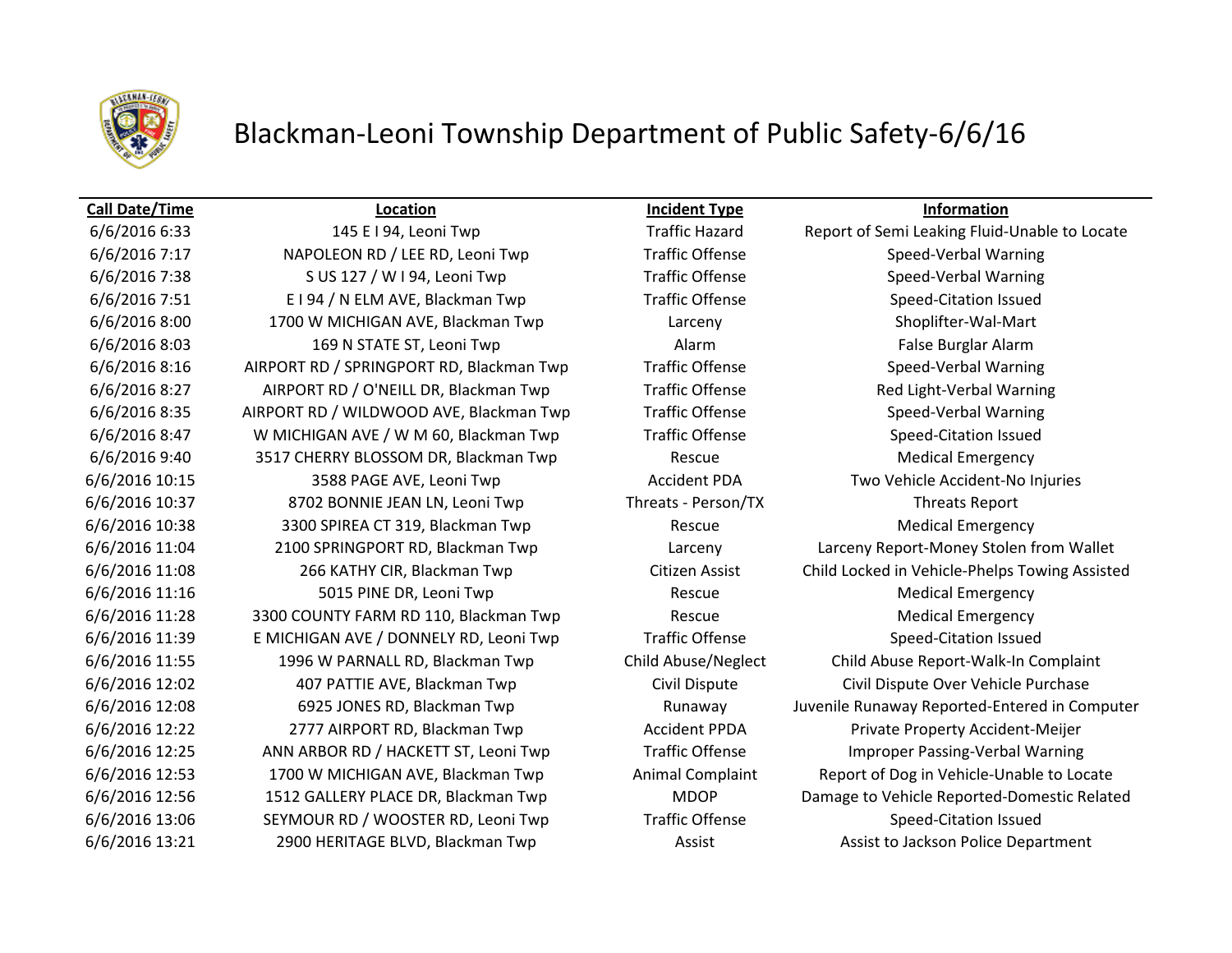

## Blackman-Leoni Township Department of Public Safety-6/6/16

### **Call Date/Time Location Incident Type Information**

6/6/2016 14:22 142 SYCAMORE ST, Leoni Twp Traffic Offense Seat Belt-Verbal Warning 6/6/2016 14:36 1700 W MICHIGAN AVE, Blackman Twp Larceny Shoplifter-Wal-Mart 6/6/2016 14:52 3837 KINGSRIDGE LN, Blackman Twp Rescue Medical Emergency 6/6/2016 14:57 2655 AIRPORT RD, Blackman Twp Domestic Domestic Dispute-Verbal 6/6/2016 15:25 4517 DONNELY RD, Leoni Twp Rescue Medical Emergency 6/6/2016 15:48 334 OAK GROVE AVE, Blackman Twp Rescue Rescue Medical Emergency 6/6/2016 15:50 W I 94 / N US 127, Blackman Twp Motorist Assist Motorist Assist Motorist Assist-Flat Tire 6/6/2016 15:51 SPRINGPORT RD / COUNTY FARM RD, Blackman Twp Traffic Offense Speed-Verbal Warning 6/6/2016 15:56 789 WOODWORTH RD, Blackman Twp Peace Officer Stand-By-Landlord/Tenant Issue 6/6/2016 18:01 412 5TH ST, Leoni Twp Found Property Found Bicycle Reported 6/6/2016 18:40 SHIRLEY DR / SPRINGPORT RD, Blackman Twp Motorist Assist Motorist Assist-Vehicle Problems 6/6/2016 18:59 N WEST AVE / BOARDMAN RD, Blackman Twp Traffic Offense Careless Driving-Verbal Warning 6/6/2016 19:51 CECILIA DR / NAPOLEON RD, Leoni Twp Accident PDA Two Vehicle Accident-No Injuries 6/6/2016 20:29 1945 W PARNALL RD, Blackman Twp MDOP Damage to Vehicle Reported 6/6/2016 20:36 2921 PHEASANT RUN DR, Blackman Twp Rescue Rescue Medical Emergency

6/6/2016 13:38 LANSING AVE / VAN HORN RD, Blackman Twp Traffic Offense Expired Plate-Citation Issued 6/6/2016 13:59 251 WATTS ST, Blackman Twp MDOP Damage to Vehicle Reported-Domestic Related 6/6/2016 14:43 1147 LAMOINE AVE, Leoni Twp Missing Person Missing Person Located-Subject OK 6/6/2016 15:56 6011 ANN ARBOR RD, Leoni Twp Peace Officer Welfare Check on Child-Checked OK 6/6/2016 16:03 2742 SOUTH ST, Leoni Twp Disorderly Trouble with Subject Reported-South Street Auto 6/6/2016 16:05 3333 E MICHIGAN AVE, Leoni Twp Fraud Fraud Report-Meijer-Suspects Identified 6/6/2016 16:11 3350 E MICHIGAN AVE, Leoni Twp Suspicious Situation Suspicious Situation Reported-Tractor Supply 6/6/2016 16:24 1850 W MICHIGAN AVE, Blackman Twp Disorderly Subjects Refusing to Leave-Westwood Mall 6/6/2016 16:58 5704 KAPOK DR, Leoni Twp Disorderly Trouble with Subject-Neighbor Dispute 6/6/2016 17:03 1700 W MICHIGAN AVE, Blackman Twp Animal Complaint Report of Dog in Vehicle-Unable to Locate 6/6/2016 18:06 480 STILLWELL AVE, Leoni Twp Suspicious Situation Suspicious Subject Reported-Unable to Locate 6/6/2016 20:06 SPRING ARBOR RD / DORVIN DR, Summit Twp Assist K-9 Assist to Jackson County Sheriff's Department 6/6/2016 20:20 2767 AIRPORT RD, Blackman Twp Peace Officer Welfare Check on Subject-Transported to Hospital